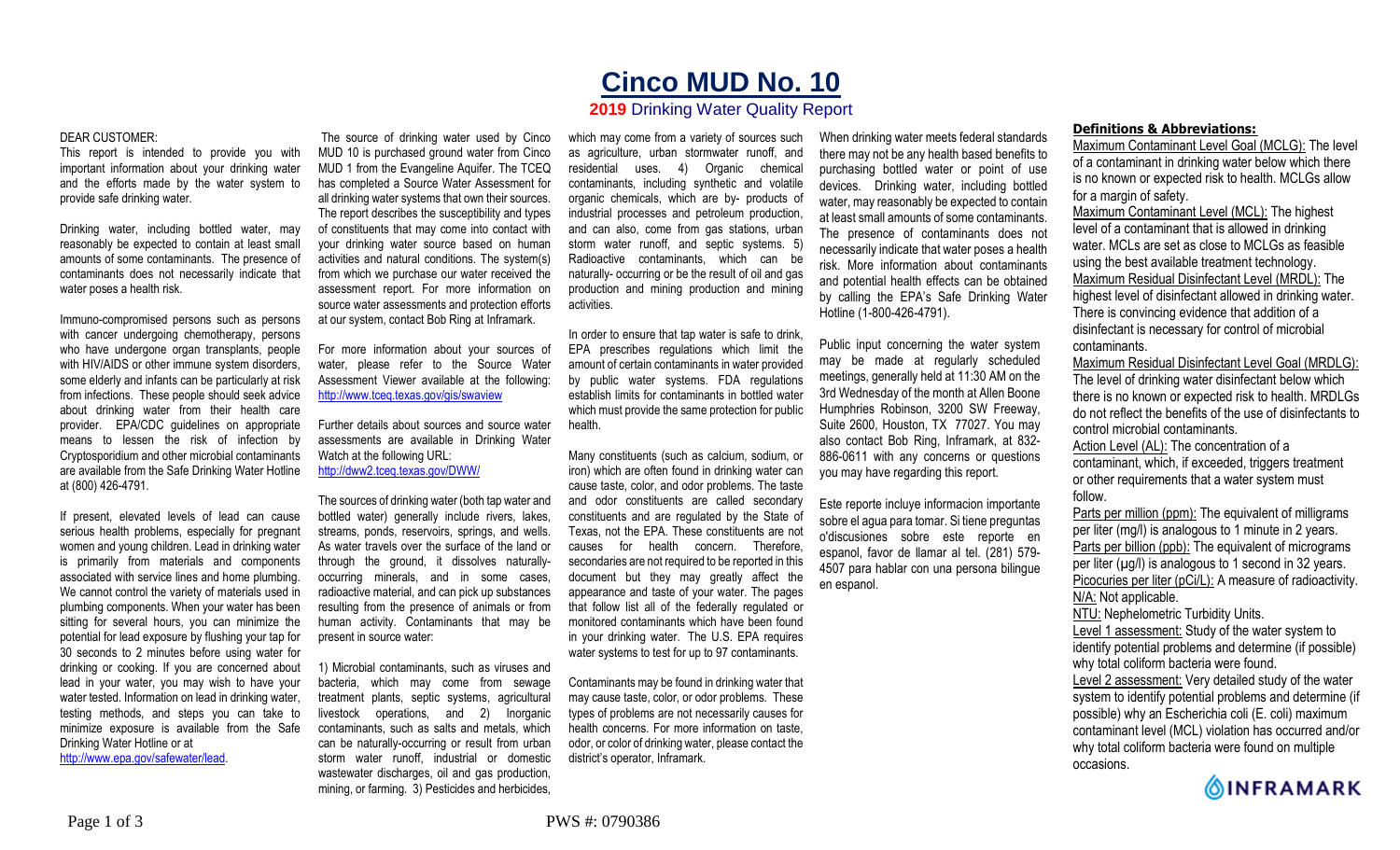| <b>Substance</b>                                    | Unit<br>0f<br><b>Measure</b>               | Year | <b>MCL</b>                         | Average<br>Level<br><b>Detected</b>  | Minimum - Maximum<br>Level<br><b>Detected</b>            | <b>MCLG</b>  | $\ln$<br>Compliance | <b>Typical Sources</b>                                                                                     |
|-----------------------------------------------------|--------------------------------------------|------|------------------------------------|--------------------------------------|----------------------------------------------------------|--------------|---------------------|------------------------------------------------------------------------------------------------------------|
| <b>Disinfectant Byproducts</b>                      |                                            |      |                                    |                                      |                                                          |              |                     |                                                                                                            |
| <b>Total Trihalomethanes</b>                        | ppb                                        | 2019 | 80                                 | 21.2                                 | $21.2 - 21.2$                                            | $\mathbf 0$  | <b>Yes</b>          | By-product of drinking water disinfection.                                                                 |
| <b>Substance</b>                                    | <b>Unit</b><br><b>of</b><br><b>Measure</b> | Year | <b>MRDL</b>                        | Average<br>Level<br><b>Detected</b>  | Minimum - Maximum<br>Level<br><b>Detected</b>            | <b>MRDLG</b> | In.<br>Compliance   | <b>Typical Sources</b>                                                                                     |
| <b>Maximum Residual Disinfectant Level</b>          |                                            |      |                                    |                                      |                                                          |              |                     |                                                                                                            |
| Chlorine Residual                                   | ppm                                        | 2019 | 4.0                                | 1.96                                 | $1.56 - 2.6$                                             | 4.0          | Yes                 | Water additive used to control microbes.                                                                   |
| <b>Substance</b>                                    | Unit<br>0f<br><b>Measure</b>               | Year | 90th<br><b>Percentile</b><br>Value | <b>EPA</b><br><b>Action</b><br>Level | Number of<br><b>Results above</b><br><b>Action Level</b> | <b>MCLG</b>  | $\ln$<br>Compliance | <b>Typical Sources</b>                                                                                     |
| <b>Lead and Copper (Regulated at Customers Tap)</b> |                                            |      |                                    |                                      |                                                          |              |                     |                                                                                                            |
| Lead                                                | ppb                                        | 2019 | $\mathbf 0$                        | 15                                   | $\mathbf 0$                                              | 0            | <b>Yes</b>          | Corrosion of household plumbing systems; erosion of natural deposits.                                      |
| Copper                                              | ppm                                        | 2019 | 0.24                               | 1.3                                  | $\mathbf 0$                                              | 1.3          | Yes                 | Corrosion of household plumbing systems, erosion of natural deposits; leaching from wood<br>preservatives. |